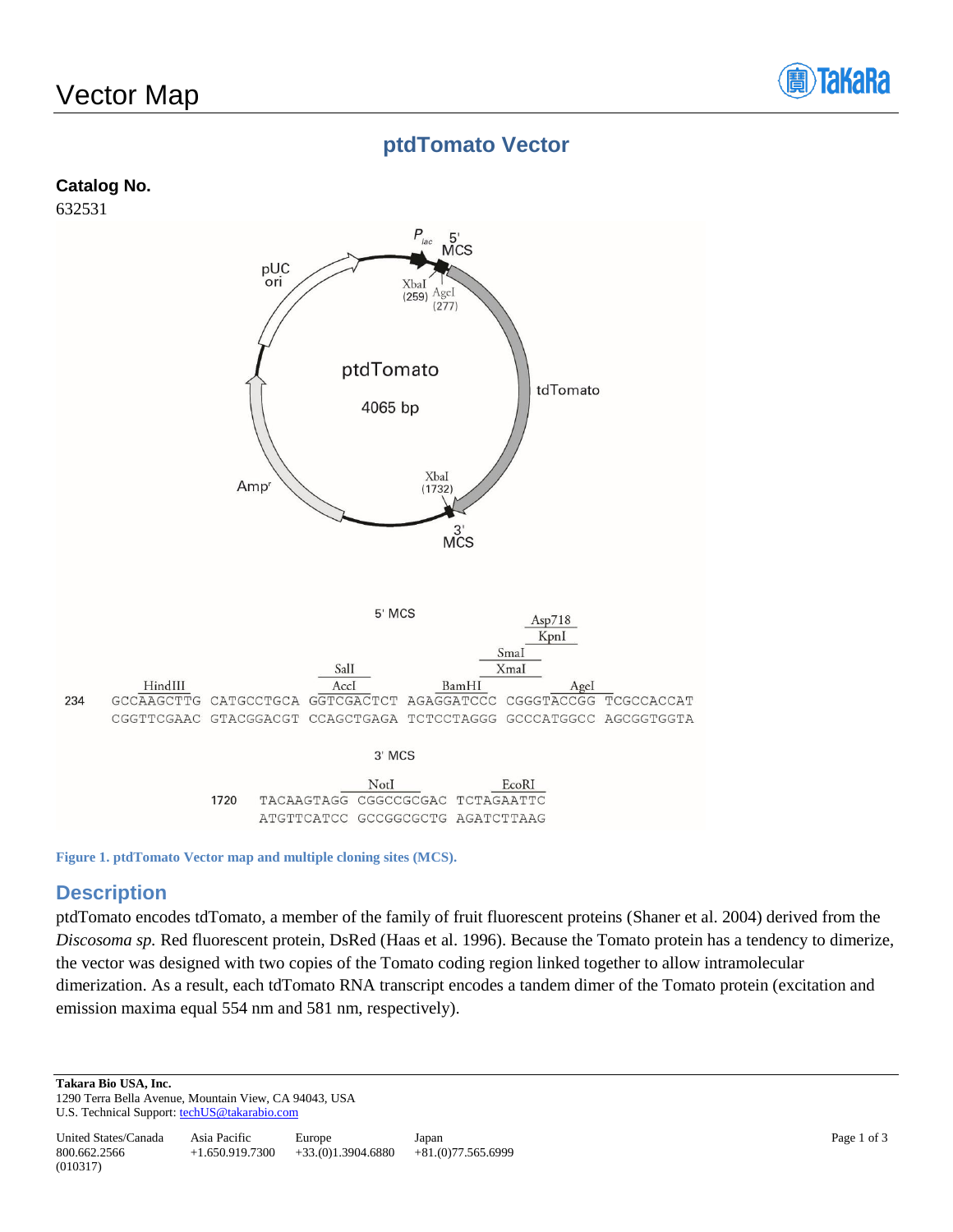# **Vector Map** Cat. No. 632531

ptdTomato

In ptdTomato, the tdTomato coding sequence (Haas et al. 1996) is flanked by restriction sites (5' MCS and 3' MCS) that make it easy to excise the gene for use in other cloning applications. In *E. coli*, tdTomato is expressed from the *lac*  promoter (*P*lac) as a fusion with several amino acids, including the first five amino acids of the LacZ protein. Note, however, that if the tdTomato coding sequence is excised using a restriction site in the 5' MCS, the protein will no longer be expressed as a fusion (as it is when expressed from the *lac* promoter).

A Kozak consensus sequence is located immediately upstream of the tdTomato coding sequence to enhance translational efficiency in eukaryotic cells (Kozak 1987). In the tdTomato vector, the entire tdTomato expression cassette is supported by a pUC19 backbone, which contains a high copy-number origin of replication and an ampicillin resistance gene for propogation and selection in *E. coli*.

#### **Use**

The ptdTomato vector is primarily intended to serve as a source of tdTomato cDNA. The flanking MCS regions make it possible to excise the tdTomato coding sequence and insert it into other vector systems. The vector can also be used to express tdTomato in bacteria.

For Western analysis, either the Living Colors® DsRed Polyclonal Antibody (Cat. No. 632496) or DsRed Monoclonal Antibody (Cat. Nos. 632392 and 632393) can be used to detect the tdTomato protein.

### **Location of Features**

- $P<sub>lac</sub>$  (*lac* promoter): 95–178
	- CAP binding site: 111–124 –35 region: 143–148; –10 region: 167–172 *lac* operator: 179–199
- *lacZ*-tdTomato fusion expressed in *E. coli* Ribosome binding site: 206–209 Start codon (ATG): 217–219
- $\bullet$  5' MCS (5' multiple cloning site): 234–281
- tdTomato Kozak consensus translation initiation site: 282–292 Start codon (ATG): 289–291; Stop codon: 1717–1719
- 3' MCS (3' multiple cloning site): 1720–1740
- Amp<sup>r</sup> (ampicillin resistance gene): 2265–3125
- pUC origin of replication: 3273–3915

## **Propagation in** *E. coli*

- Recommended host strain:  $DH5\alpha$
- Selectable marker: plasmid confers resistance to ampicillin (50 µg/ml) in *E. coli* hosts
- *E. coli* replication origin: pUC
- Copy number: high
- Plasmid incompatibility group: pMB1/ColE1

### **Excitation and emission maxima of tdTomato**

- Excitation maximum  $= 554$  nm
- Emission maximum  $= 581$  nm